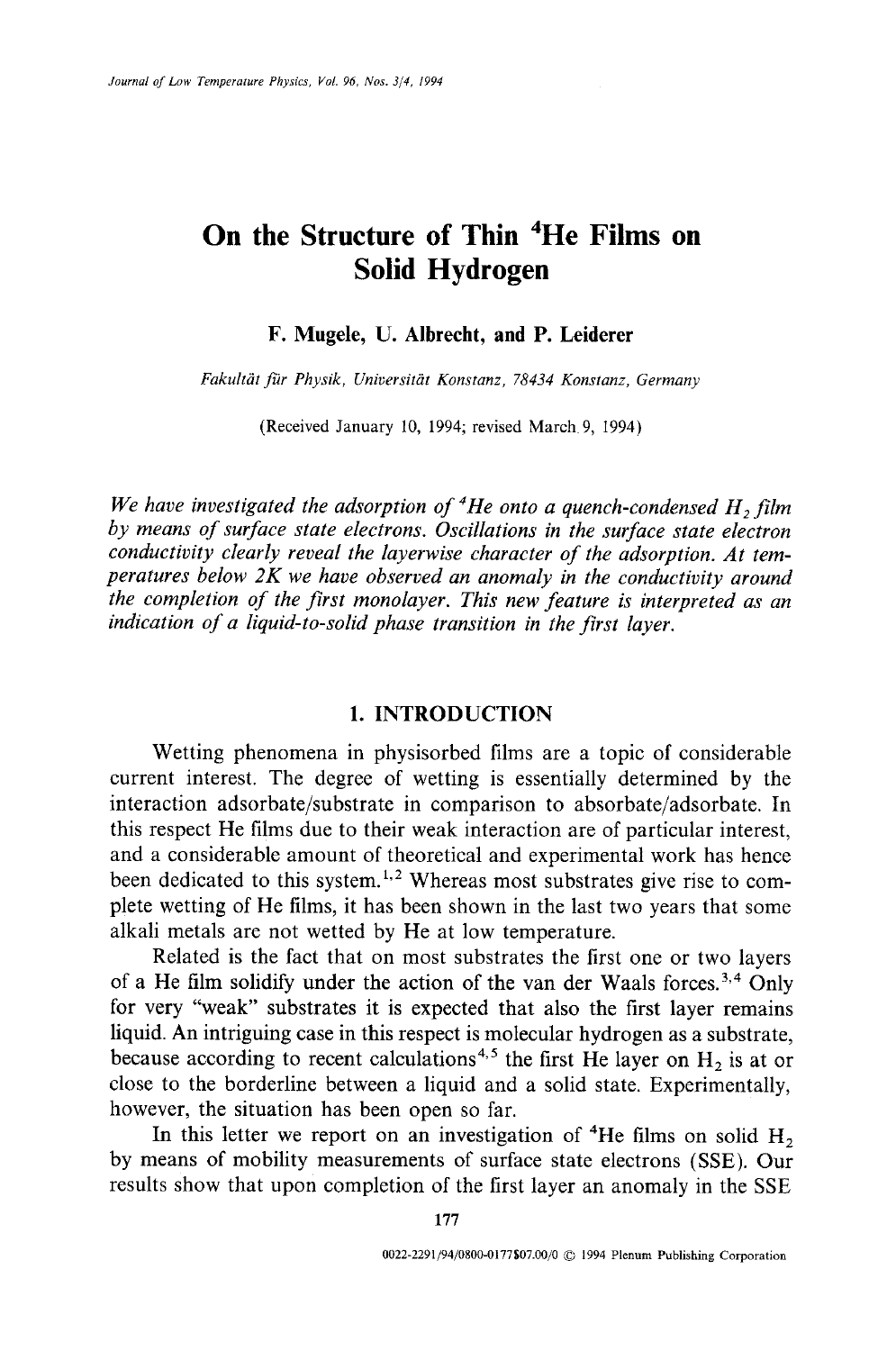mobility is observed, which we interpret as a signature that a phase transition from the liquid to the solid state does actually occur for the  ${}^{4}He/H_{2}$ system.

## 2. EXPERIMENTAL

A few systems with extremely low polarizability lend themselves to trap electrons in a state above the surface of the material.<sup>6</sup> For  ${}^{4}$ He and  $H_2$ , e.g., typical distances of the SSE are 78 Å and 17 Å, respectively, with binding energies in the ground state of 7.3 and 158 K. In this state the electrons are localized perpendicular to the surface, but are essentially free to move parallel to it. Various experiments have been carried out to obtain information about the 2-dimensional electron system thus formed (e.g. Wigner crystallization),<sup>7</sup> and the layering of He films on solid  $H_2$ <sup>8,9</sup>

The experimental setup has been described in detail elsewhere.<sup>10</sup> It consisted of a closed sample cell in a <sup>4</sup>He bath cryostat, containing two circular concentric metal electrodes covered by a glass plate. The  $H_2$  substrate in the present experiment was a thin film (thickness  $\approx 3 \mu$ m) prepared by quench-condensation onto the glass plate at a temperature of about 1.8 K. After about 3 h of growth, the film was charged with electrons (density  $n_e = 3.4 \times 10^8$  cm<sup>-2</sup> in the experiments discussed here) from a tungsten filament. Then we applied an AC voltage (30 mV, 50 kHz here) to the outer electrode and measured the contribution of the SEE to the complex capacitive crosstalk to the inner one.<sup>10</sup> This "Sommer-Tanner-technique"<sup>11</sup> yields a value for the conductivity  $\sigma$  and for  $n_e$ . The initially low conductivity of the as-prepared film was improved by a proper annealing procedure.<sup>12</sup>

Finally, for each experimental run a fixed amount of He gas was admitted to the cell, a small fraction of which condensed on the  $H_2$  substrate as a physisorbed film with a (temperature-dependent) thickness d. Since the film was in equilibrium with the gas phase, its thickness was determined by the van der Waals interaction *W(d)* with the substrate and the chemical potential  $\mu_{\text{gas}}$  of the gas, according to

$$
-\Delta \mu = k_{\rm B} T \ln(p_{\rm sat}/p) = W(d) \tag{1}
$$

with  $\Delta\mu = \mu_{\text{gas}} - \mu_0$ . (Here  $\mu_0$  is the chemical potential of He at liquid-gas coexistence; in the following we will refer to  $-\Delta\mu$ , the deviation from coexistence, as the chemical potential,  $k_B$  is the Boltzmann constant, p the actual gas pressure and  $p_{sat}$  the saturated vapor pressure). In the thickness range where neither the short range repulsion of the substrate nor retardation effects are relevant,  $W(d)$  is simply given by

$$
W(d) \cong \frac{\alpha}{d^3} \tag{2}
$$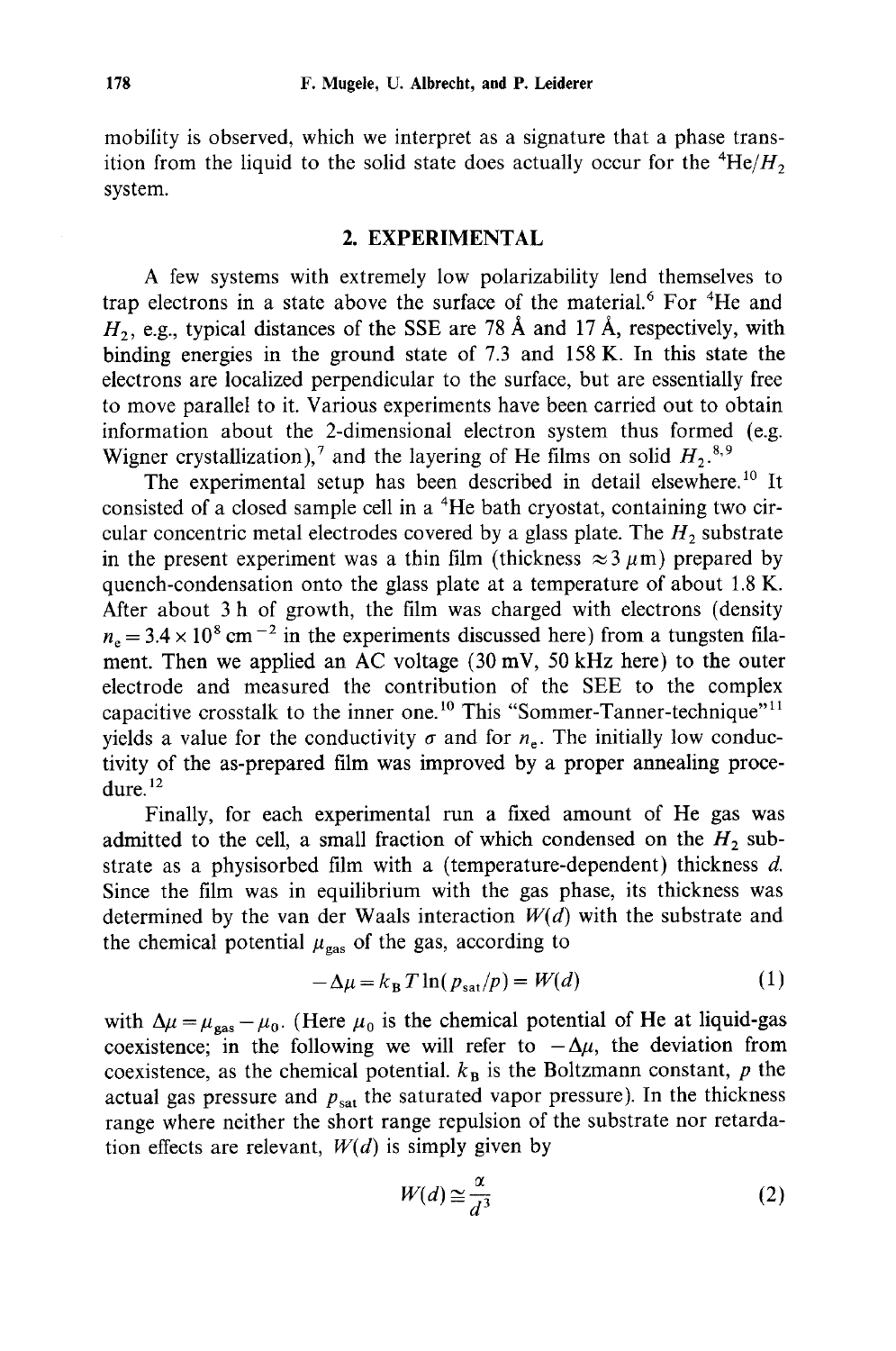where  $\alpha$  is the van der Waals-Hamaker constant characteristic for the adsorbate/substrate combination. We note that theoretical studies mostly use the dispersion coefficient  $C_3$  of the van der Waals potential which is related to  $\alpha$  by

$$
\alpha = \frac{C_3 - C_3^{\text{He}}}{d_0^3} \tag{3}
$$

(Here  $C_3^{\text{ne}} = 120 \text{ K} \text{A}^3$ , the interaction with a "He substrate," has to be substracted.  $d_0 = \rho_{\text{bulk}}^{-1/3} = 3.58 \text{ A}^3$  is the thickness of one He layer at bulk density.)

## 3. RESULTS AND DISCUSSION

All the results presented here were obtained with one single  $H_2$  substrate, for which the SSE mobility  $\sigma/n_e$  had a rather high value of  $0.6$  cm<sup>2</sup>/Vs on the bare hydrogen surface.



Fig. 1. Conductivity of SSE vs. temperature at a He gas density  $n_{\text{He}} = 0.9 \times 10^{19} \text{ cm}^{-3}$ . The maxima at 2.4, 1.65, 1.4 and 1.35 K, respectively, are assigned to the completion of the first to fourth monolayer.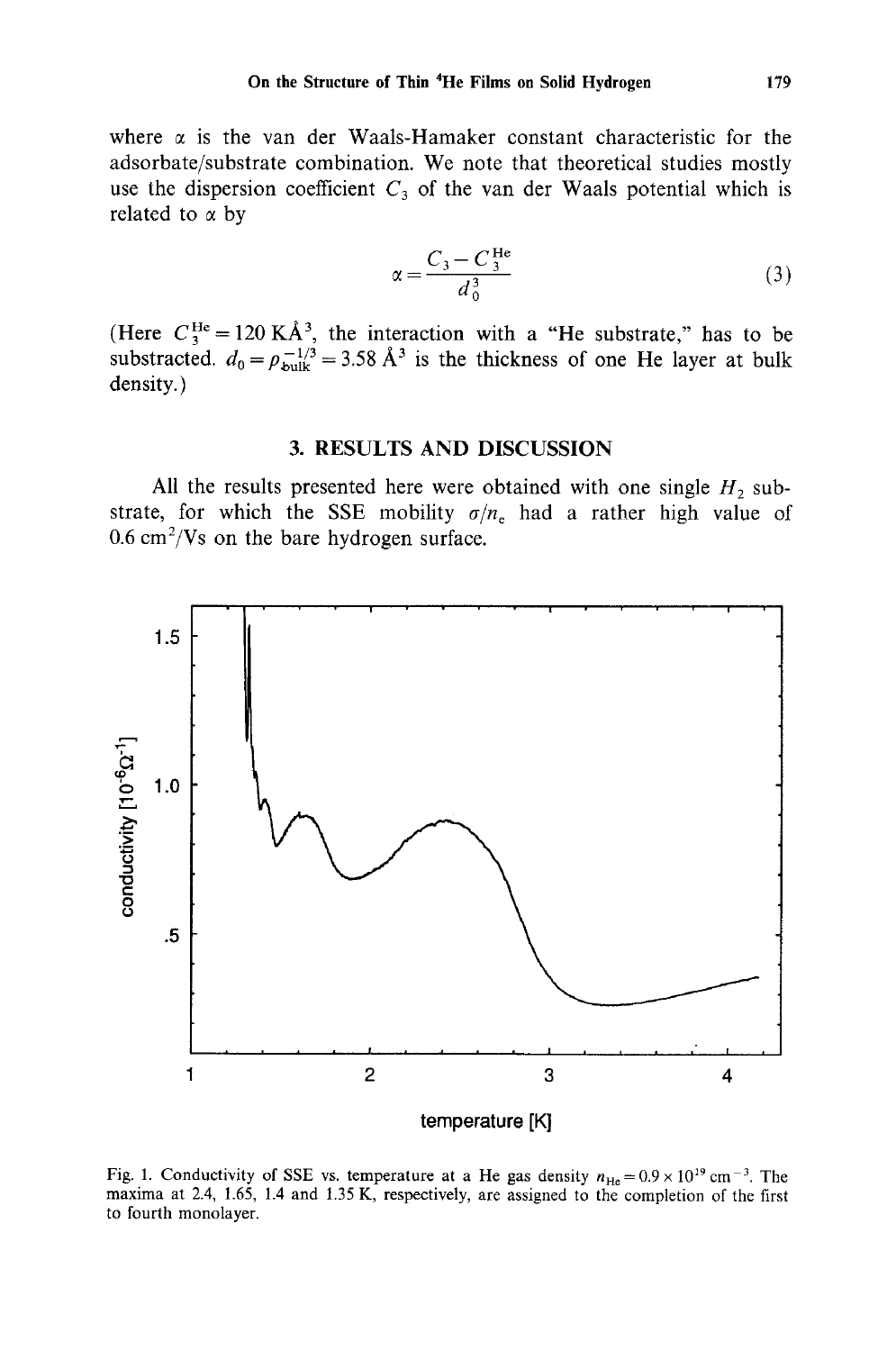An example of the conductivity as a function of temperature is shown in Fig. 1 for a He gas density of  $0.9 \times 10^{19}$  cm<sup>-3.(1)</sup> Starting at 4.2 K, where the He film thickness is below one monolayer,  $\sigma$  displays several pronounced oscillations as the film thickness increases upon lowering the temperature.<sup>(2)</sup> So far, more than one of these oscillations had never been observed on quench-condensed  $H_2$  films due to their roughness, but only on bulk  $H_2$  crystals carefully grown from the liquid phase.<sup>8,9</sup> They are a signature of layering since the SSE mobility is high on completely filled layers, whereas it is reduced for partially filled layers due to the enhanced scattering from thermally excited density fluctuations at the surface. The observation of layering indicates the high quality and smoothness of our  $H<sub>2</sub>$  substrate.

The positions of the conductivity maxima indicate the completion of subsequent monolayers (see $8.9$  and the discussion further below). Using Eqs. (1) and (2) we derive a value of  $\alpha = (21.0 + 2.2)$  K from the positions of the second up to the fourth maximum. (The error bars quoted here and subsequently are statistical errors from several curves.) The chemical potential at the completion of the first monolayer is determined to be  $(7.8+0.3)$  K, significantly less than extrapolated from the van der Waals relation. This reduction is due to the repulsive short range part of the substrate/adsorbate potential which mainly the first layer experiences.

The results agree very well with earlier measurements by various groups.<sup>8,9,14</sup> The experiments of Shirron and Mochel<sup>15</sup> also yield a value of  $\alpha = 21$  K (layer)<sup>3</sup>, if the data analysis is corrected as discussed in the recent theoretical study by Cheng *et al.16* of several third sound measurements. On the other hand, Cheng *et al.* have also shown that all experimental results tend to overstimate the value of  $\alpha$  (by about 20%) due to neglecting the short range substrate/adsorbate repulsion for the second and subsequent monolayers. This accounts for our data, too. However, there is still a significant discrepancy between experiments and theory<sup>4,17,18</sup> which predicts  $\alpha = 5$  K (layer)<sup>3</sup> or 10 K (layer)<sup>3</sup>, the latter value being obtained when surface phonons are taken into account.

In the following we concentrate on an experimental feature which occurs at around the completion of the first monolayer, provided the temperature is below  $2K$  (see Fig. 2). In this case a small additional peak is

<sup>&</sup>lt;sup>1</sup>The reduction of the gas density due to condensation of gas atoms in the film can be neglected here.

 $2$ The steep increase of the conductivity at the low temperature end of the curve corresponds to bulk condensation of liquid He. The origin of the very sharp peak in this curve, here appearing at 1.32 K, has already been discussed in the context of an earlier measurement  $(Ref. 13)$ .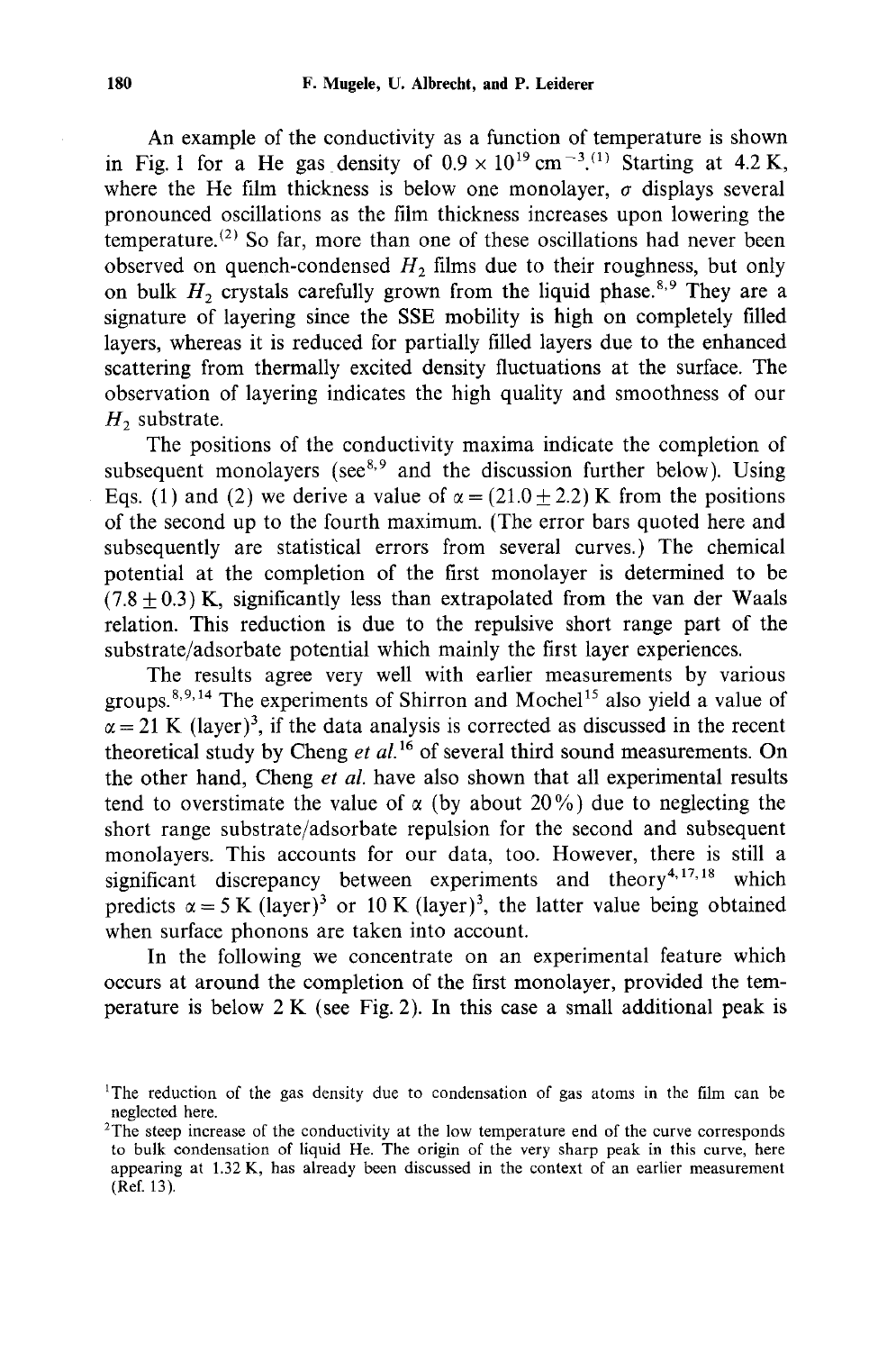

Fig. 2. Conductivity maximum corresponding to the completion of the first monolayer at low He gas density ( $n_{\text{He}} = 4.4 \times 10^{17} \text{ cm}^{-3}$ ). Amplitude and shape of the curve differ from Fig. 1. Note the additional feature marked by the arrow.

observed on the low temperature side of the main maximum, i.e. at a coverage somewhat above one monolayer.

At first sight, one might think of a superfluid transition as an explanation for this anomaly. Assuming a He coverage  $\rho_{\text{total}}^{2D} = 1.1$  layers  $\times \rho_{\text{bulk}}^{2/3} =$ 0.086  $\text{\AA}^{-2}$  at the transition, one can derive from the Kosterlitz-Thouless criterion

$$
\frac{\rho_s(T_{\text{KT}})}{T_{\text{KT}}} = \frac{2}{\pi} k_{\text{B}} \frac{m_4}{h^2} = 0.053 \text{ atoms}/\text{\AA}^2 \text{K}
$$
 (4)

a critical temperature  $T_{KT} = 1.62 \text{ K}$  which is remarkably close to the observed value  $T_c = 1.61$  K. (Here  $\rho_s(T_{KT})$  is the superfluid density at the Kosterlitz-Thouless transition temperature  $T_{KT}$  and  $m_4$  the mass of a He atom.) However,  $T_{KT}$  has to be corrected for thermal excitations in the film  $(\rho_s(T_{KT})\approx 0.8\rho_s(0)^5)$  as well as for the unknown reduction of the superfluid density due to the van der Waals interaction with the substrate  $(\rho_s(0) < \rho_{total}^{2D}(0))$ . Furthermore, in none of the experiments carried out so far has superfluidity been observed to noticeably influence the SSE mobility. For example, the curve in Fig. 1 where the superfluid onset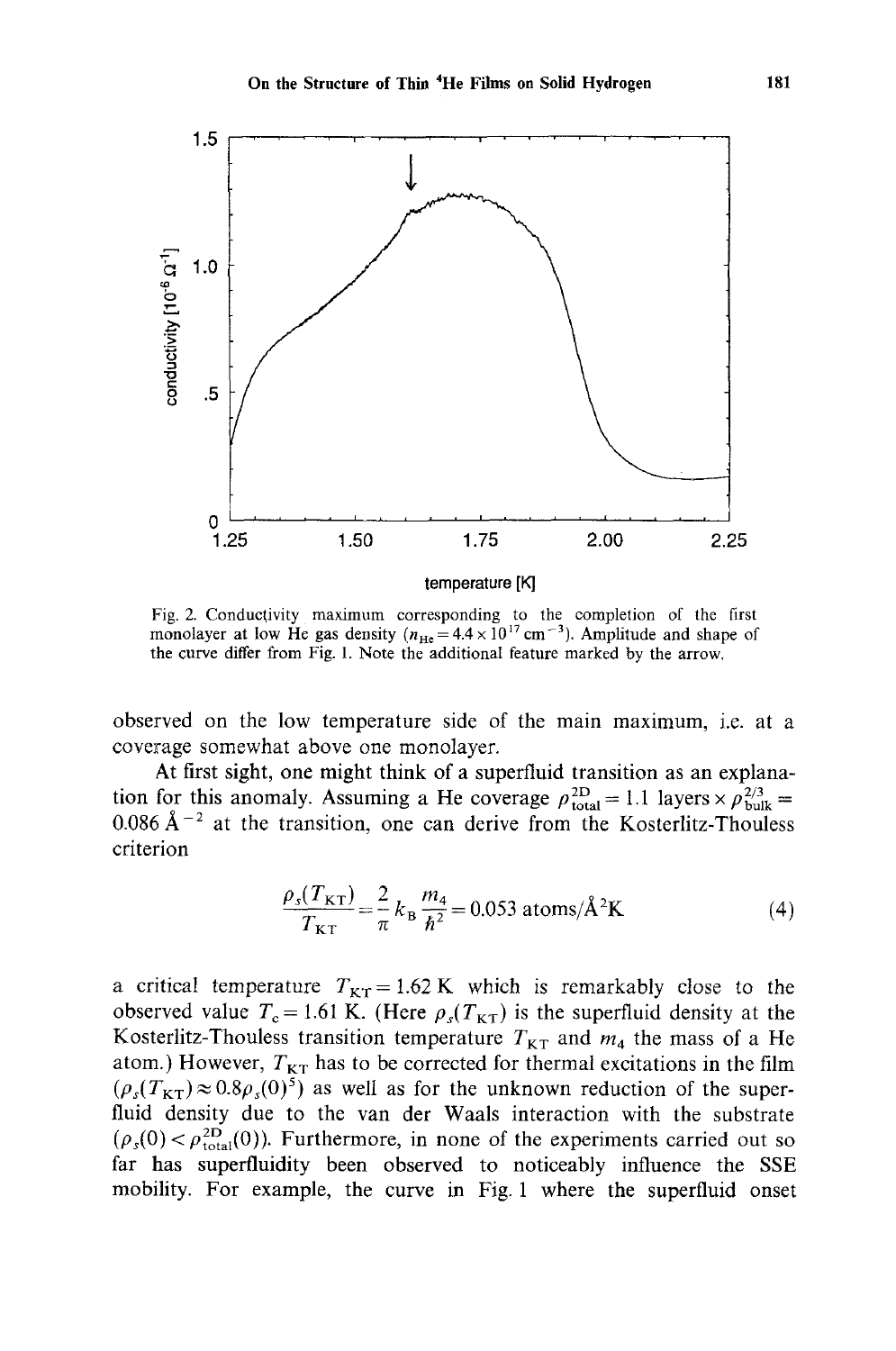should occur at some  $T_{KT}$  between 1.6 K and 2.17 K does not display any comparable structure. For these reasons a superfluid transition appears very unlikely as the origin of the anomaly.

We suggest here another explanation, for which we recall the-so far rather qualitative--interpretation of the SSE conductivity curves as a whole. In the coverage range below one monolayer the mobility is described as resulting from the scattering of the electrons from 2D-density fluctuations, which are the more pronounced the larger the 2D compressibility.<sup>8</sup> In this way one can understand the mobility drop upon adding He to the bare  $H_2$ surface. As soon as the first layer is completed, it is close-packed. Hence its compressibility is small again and the mobility approximately reaches the starting value on the bare substrate. As the film gets thicker than one layer this picture remains qualitatively valid, due to the layerwise growth of the He film, $8,9$  but now the density fluctuations are no longer those of a 2D fluid. Eventually, for very thick films the electron scattering from surface excitations can be described in terms of electron-ripplon scattering.<sup>19</sup>

Within this scheme the anomaly in the mobility can be understood in the following way: Since the value of the mobility around the shoulder is above the background given by the beginning of the build-up of the second layer, the compressibility in this region is obviously reduced. It is known from experiments<sup>3</sup> on graphite substrates as well as from calculations,  $20$ that the build-up of a second layer increases the density of the first one. This compression can induce a phase transition from liquid to solid in the first layer. Furthermore, registration of the first He layer on a  $H_2$  substrate, as suggested by Wagner and Ceperley,<sup>18</sup> may enhance the tendency to form a solid. Since the compressibility in the solid phase is reduced, this would lead to the observed increase in the SSE mobility. We note, however, that in the calculations of Wagner and Ceperley the first layer is always found to be liquid.

In order to check whether one is really dealing with a physical phenomenon, and to exclude experimental artefacts, we have repeated the experiment at different amounts of He gas in the cell. Results are presented in Fig. 3a: In all three examples the anomaly is clearly discernible. As expected, the transition shifts to lower temperature as the amount of He is decreased (like the main maximum). Even more revealing is a plot of the mobility as a function of the chemical potential (Fig. 3b). In all the cases the anomaly appears around  $-\Delta \mu = (6.8 \pm 0.5)$  K. In addition, this figure also shows the mobility maximum corresponding to the completion of the first monolayer at  $-\Delta \mu = (7.8 \pm 0.3)$  K mentioned above.

We would like to add that an indication of the anomaly reported here can be distinguish already in the data of an earlier investigation of He films on  $H_2$ , <sup>9,21</sup> although there the feature was not quite as pronounced as in the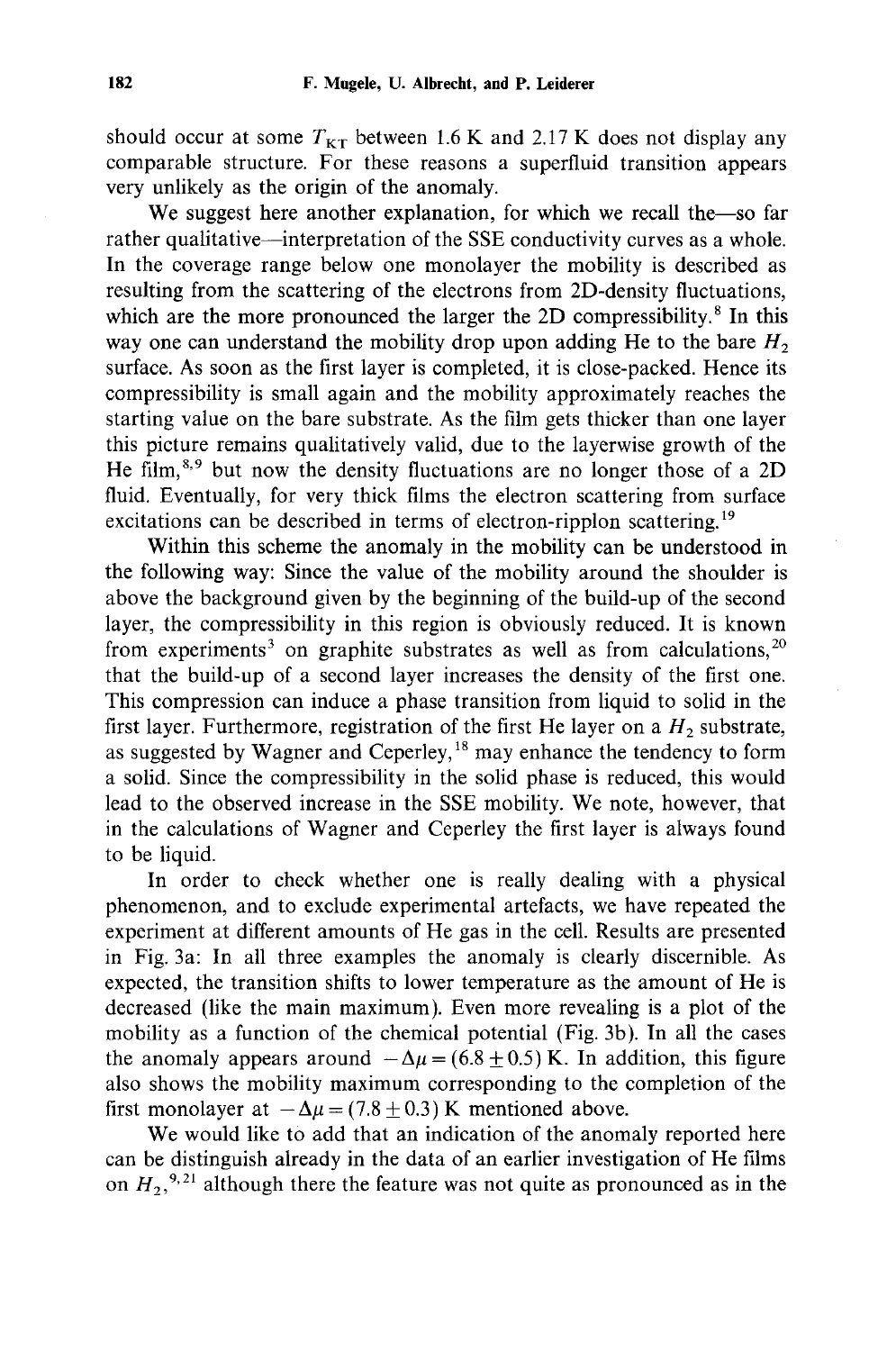

Fig. 3. Conductivity vs. temperature (a) and conductivity vs. chemical potential (b) around the completion of the first monolayer for different He densities:  $n_{\text{He}} = 5.9 \times 10^{17} \text{ cm}^{-3}$  (1),  $3.9 \times 10^{17}$  cm<sup>-3</sup> (II) and  $0.8 \times 10^{17}$  cm<sup>-3</sup> (III). In 3b also the data of Fig. 2 are included (IV), shifted for clarity by  $5 \times 10^{-7} \Omega^{-1}$ .

present work and therefore was not further taken into account. The value of the chemical potential  $-\Delta\mu$  at the transition derived from those data is also 7 K and thus agrees within experimental error with the one obtained here. The fact that a similar behavior was observed in a completely independent experiment corroborates that one is dealing with a real effect.

In summary, we have presented evidence for a phase transition in  ${}^{4}$ He films on solid  $H_2$  slightly beyond the completion of the first monolayer. As a possible interpretation it is suggested that a liquid-solid transition takes place in this layer, mediated by the pressure of atoms in the second layer. Since the SSE used as a probe here only provide sensitive information about the scattering by the film, but not about its possibly crystalline structure, other transitions, like a growth instability of the film connected with the formation of 2-dimensional liquid clusters,  $2^{0}$  cannot be ruled out at present. Additional characterization of the system with complementary techniques therefore appears highly desirable.